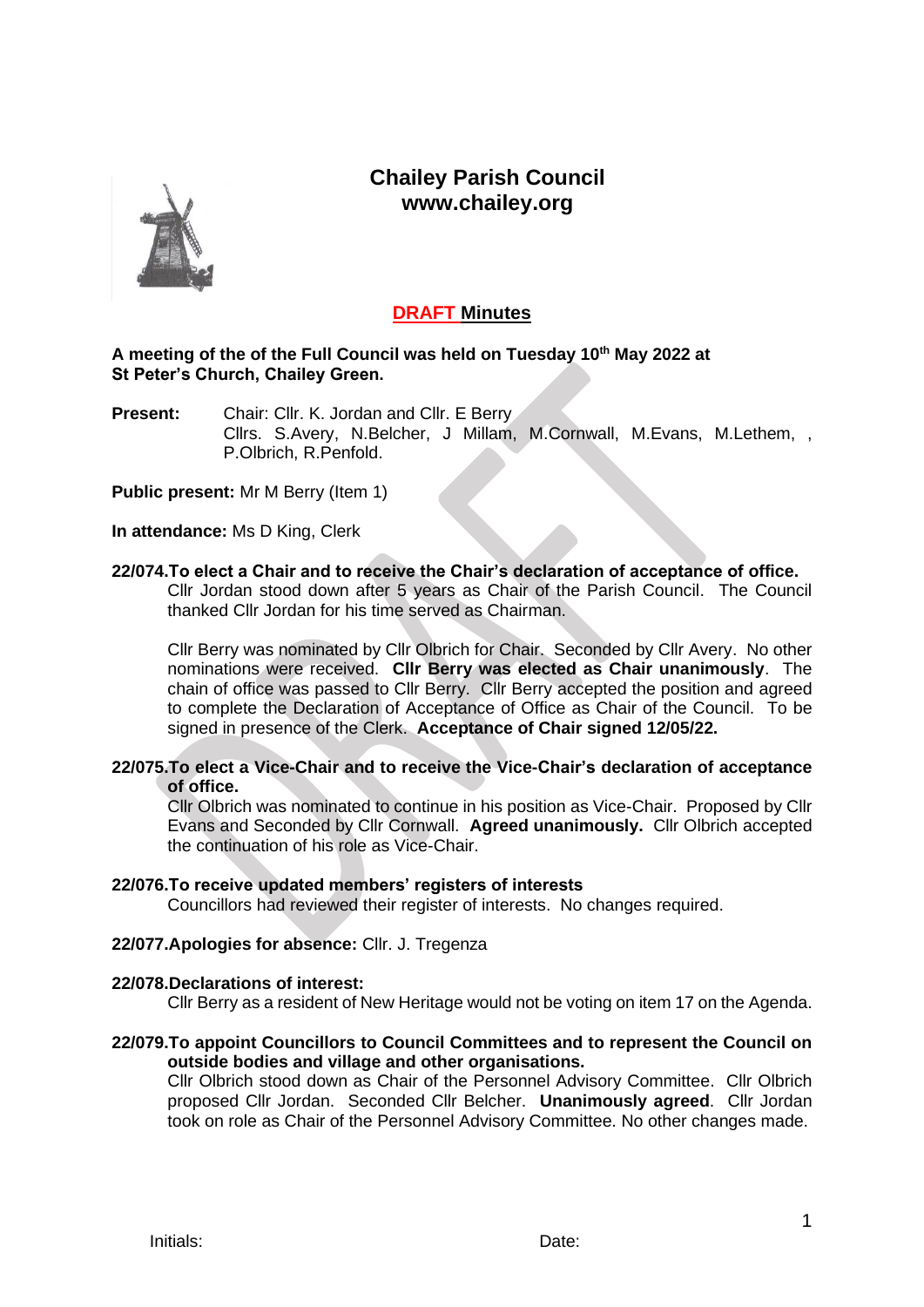#### **22/080. Questions/comments from members of the public:** None

#### **22/081. Items considered as a matter of urgency:**

Cllr Berry proposed returning to the Reading Room for future meetings. It was agreed that this would be easier for the Clerk and Pandemic restrictions were no longer in operation. **Agreed with one abstention**.

The Clerk to thank the Church for hosting the meetings.

Cllr Cornwall wondered if CPC should take action to improve the Car Park at the Sports Club following the felling of trees affected by Ash dieback. It was agreed to add the item to the June 21<sup>st</sup> 2022 Agenda.

#### **22/082.To agree the Minutes of the Full Council Meeting held on Tuesday 19th April 2022.**  Following two amendments suggested by the Clerk the Minutes of the Full Council Meeting were agreed as being true and accurate. Proposed by Cllr Jordan, seconded by Cllr Cornwall. **Agreed Unanimously**.

#### **22/083.To review and if thought appropriate revise the Council's Standing Orders.**

Cllr Avery proposed minor amendments to the Standing Orders dated 19/5/20 Page 2 1.1. (vi) change ….carried, the *original* motion becomes the substantive motion to ….carried, the **amended** motion becomes ….

- (viii) to add **or hers** after his
- Page 6 (xxiii) para in italics is repeated to be removed.

(xxiv) replace unprecedented with extraordinary.

Page 18 22.2 change typo. On meeting s to meetings.

The changes proposed by Cllr Avery were seconded by Cllr Olbrich and **agreed unanimously.** 

- **22/084. To review and if thought appropriate revise the Council's Financial Regulations.** Agreed no amendments required.
- **22/085. To review and if thought appropriate revised the terms of reference for the Personnel Advisory and Planning and Environs Committees.** Agreed no amendments required.

#### **22/086. To consider and approve the Council's Risk Management and Assessment Schedule.**

It was noted that the new play equipment at Rowheath had been added. The Clerk to draw up an inspection schedule for the Play Equipment. Cllr Olbrich has been visiting the site since installation. It was noted that following the meeting in February 2022 on Chailey Commons Management no response had yet been received from Lewes District Council with regards to responsibility for Trees and risk. It was a concern that nothing had been received from Lewes District Council in writing yet.

Page 4 Lone Working. As neither the last Clerk or the current clerk felt that a video doorbell was required at the Reading Room at this time the item was to be removed from the Risk Register.

#### **22/087.To receive a report on the Council's Insurance arrangements for 2022/23**

The Council noted the report on the Insurance premium quotation from the broker. It was felt that premiums were unlikely to reduce and therefore it would be prudent to enter into the 3-year long term agreement. Cllr Avery proposed Seconded Cllr Cornwall **Agreed with 2 abstentions.**